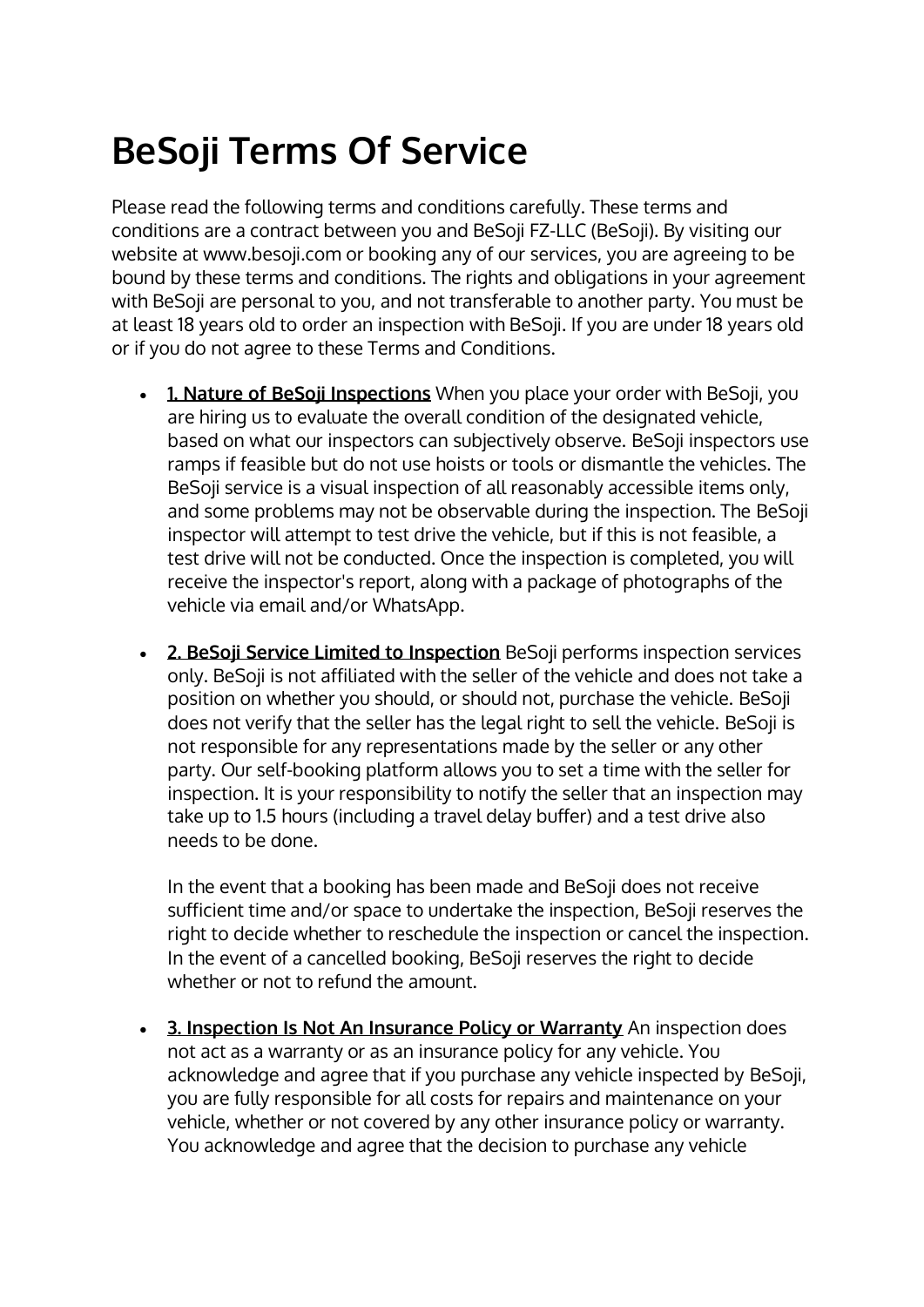remains your own responsibility and that you are responsible for determining whether a vehicle is under warranty or properly insured.

- **4. Vehicle Remains "As Is"** Because the vehicle being inspected is a "used" vehicle, you agree that, even after inspection, you will be purchasing the vehicle in an "as is" condition, unless otherwise warranted by the seller. Because a vehicle's condition may change between the time the inspection is conducted and the actual purchase of the vehicle, we recommend having the inspection completed as close in time to the purchase as possible. The BeSoji report is not a substitute for any safety or emissions inspection that may be required by applicable UAE laws. You acknowledge and agree that the BeSoji inspection does create any warranty for any vehicle you may purchase unless specified specifically and that your right to recover for any defects in the vehicle, whether or not disclosed in the BeSoji report, is limited to any warranty the seller may offer.
- **5. Factors Affecting Inspections** BeSoji inspections may be affected by weather and light conditions, as well as the cleanliness of the vehicle, both inside and out, at the time of the inspection. Many external factors, beyond our control, can reduce the accuracy of the inspection, making things such as repainting and body work difficult to detect with the naked eye. For the most accurate inspection report, the vehicle must be clean, dry and situated in well-lit location at the time of inspection. However, BeSoji does not agree to take any steps or actions affecting the vehicle's condition at the time of the inspection. BeSoji strongly suggests that you contact the seller and make all necessary accommodations to ensure that the vehicle is as clean as possible and available in a suitable location for an inspection.
- **6. LIMITATION OF LIABILITY ALL SERVICES FROM BESOJI ARE PROVIDED ON AN "AS IS, WITH ALL DEFECTS" AND "AS AVAILABLE" BASIS WITHOUT WARRANTIES OF ANY KIND, EITHER EXPRESSED OR IMPLIED, INCLUDING WITHOUT LIMITATION, WARRANTIES OF TITLE, NON-INFRINGEMENT, OR IMPLIED WARRANTIES OF MERCHANTABILITY OR FITNESS FOR A PARTICULAR PURPOSE. NOTHING IN THESE TERMS OR IN ANY DESCRIPTION OF PRODUCTS OR SERVICES IN THE SERVICES CONSTITUTES A REPRESENTATION OR WARRANTY WITH RESPECT TO SUCH PRODUCTS OR SERVICES. YOU ACKNOWLEDGE, BY YOUR USE OF THE SERVICES, THAT SUCH USE IS AT YOUR SOLE RISK. YOU AGREE THAT BESOJI'S LIABILITY IS LIMITED TO REFUNDING THE PRICE YOU PAY FOR THE BESOJI INSPECTION.**

**IN NO EVENT WILL EITHER BESOJI OR ITS AFFILIATES OR AGENTS BE LIABLE FOR ANY DIRECT, INDIRECT, PUNITIVE, INCIDENTAL, SPECIAL OR CONSEQUENTIAL DAMAGES ARISING OUT OF OR IN ANY WAY CONNECTED WITH THE USE OF THE SERVICES OR ANY VEHICLE, WHETHER BASED ON CONTRACT, TORT, STRICT LIABILITY OR**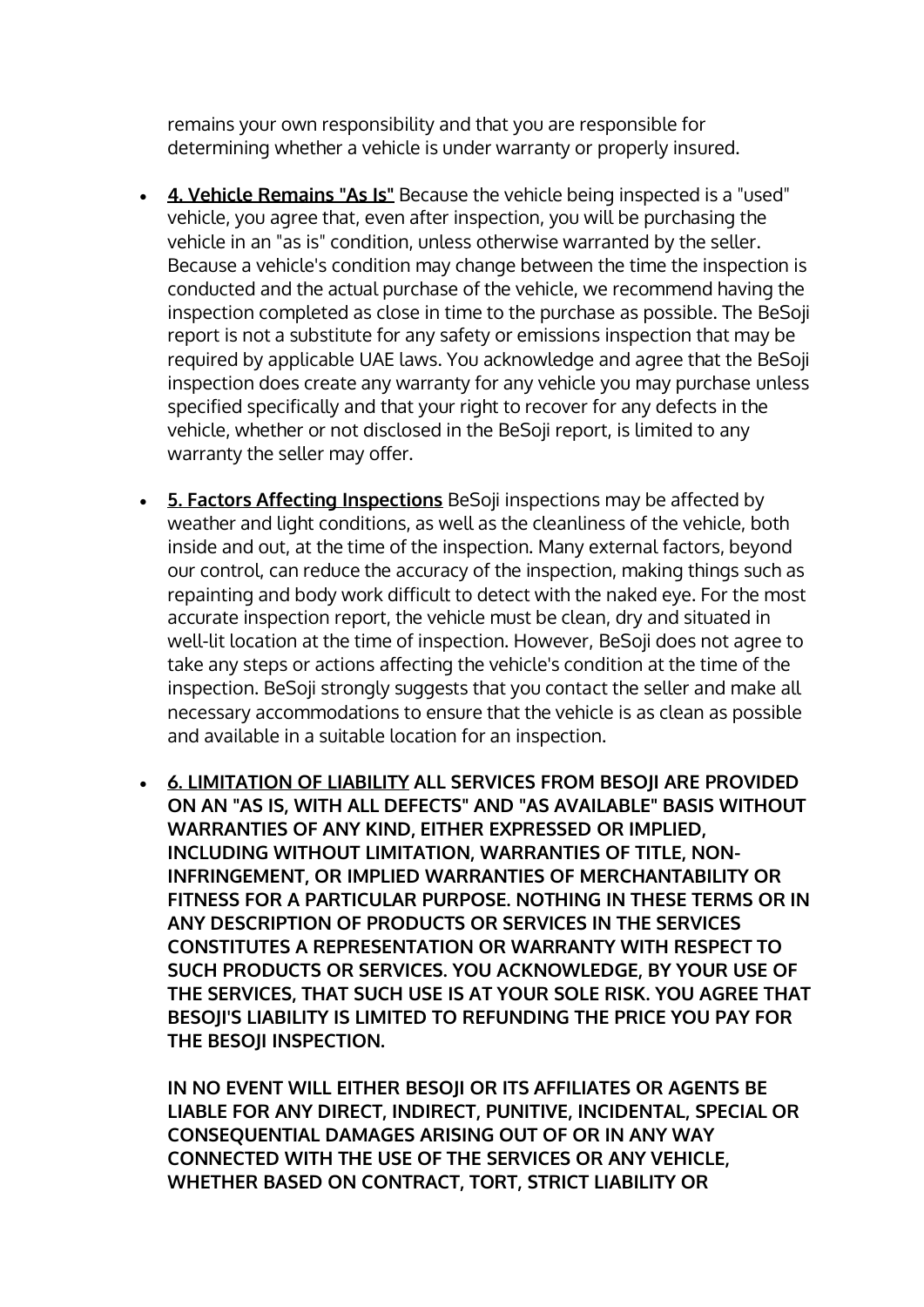## **OTHERWISE, EVEN IF ADVISED OF THE POSSIBILITY OF ANY SUCH DAMAGES.**

- **7. Cancellation** Once your order is placed, all sales are final. BeSoji may decline to undertake the requested inspection, in which case your prepaid inspection fee will be promptly refunded. Refunds take between 7-10 working days. However, you cannot cancel your order for a refund.
- **8. Unforeseeable Circumstances** You agree that if BeSoji is prevented from the performance of the inspection or report due to circumstances or causes beyond its control, such as computer malfunctions, restrictive laws or regulations, labor disputes, or acts of God, BeSoji is excused from further obligations. BeSoji, in its sole discretion, may cancel or reschedule such an inspection.
- **9. Refund Policy after Inspection Report** If you believe there are inaccuracies in the inspection report, you must submit them to us (emailed to hello@besoji.com) within seven (7) days for consideration of a refund, include pictures and specific details addressing the issue(s). Due to the complex mechanical nature of automobiles and factors that may affect their continued performance, all submissions must be received by BeSoji within seven (7) days of the report being delivered to you. We reserve the right to reinspect the vehicle before a decision of refund is made.
- **10. Endorsements** Links provided from our website, besoji.com, to another website, are not endorsements.
- **11. Contact Information** All customer service communications to BeSoji must be addressed to hello@besoji.com.
- **12. Privacy** At BeSoji, we care about our customers' privacy. BeSoji's collection and use of any information is described in and governed by the Privacy Policy unless otherwise stated. By purchasing a vehicle inspection through BeSoji you will be providing certain personal information to us. BeSoji will only share your information with our affiliates to carry out the intent of the service you purchased from us or to present you special offers or incentives from our affiliates. We will not share your information with an unaffiliated third party unless we are required to do so by law.
- **15. Communications with Inspectors** You agree to communicate only with BeSoji about your inspection and to not contact any inspector directly. If you attempt to contact the inspector without BeSoji's consent, or attempt to remove BeSoji from the inspection process, BeSoji takes no responsibility of the consequences.